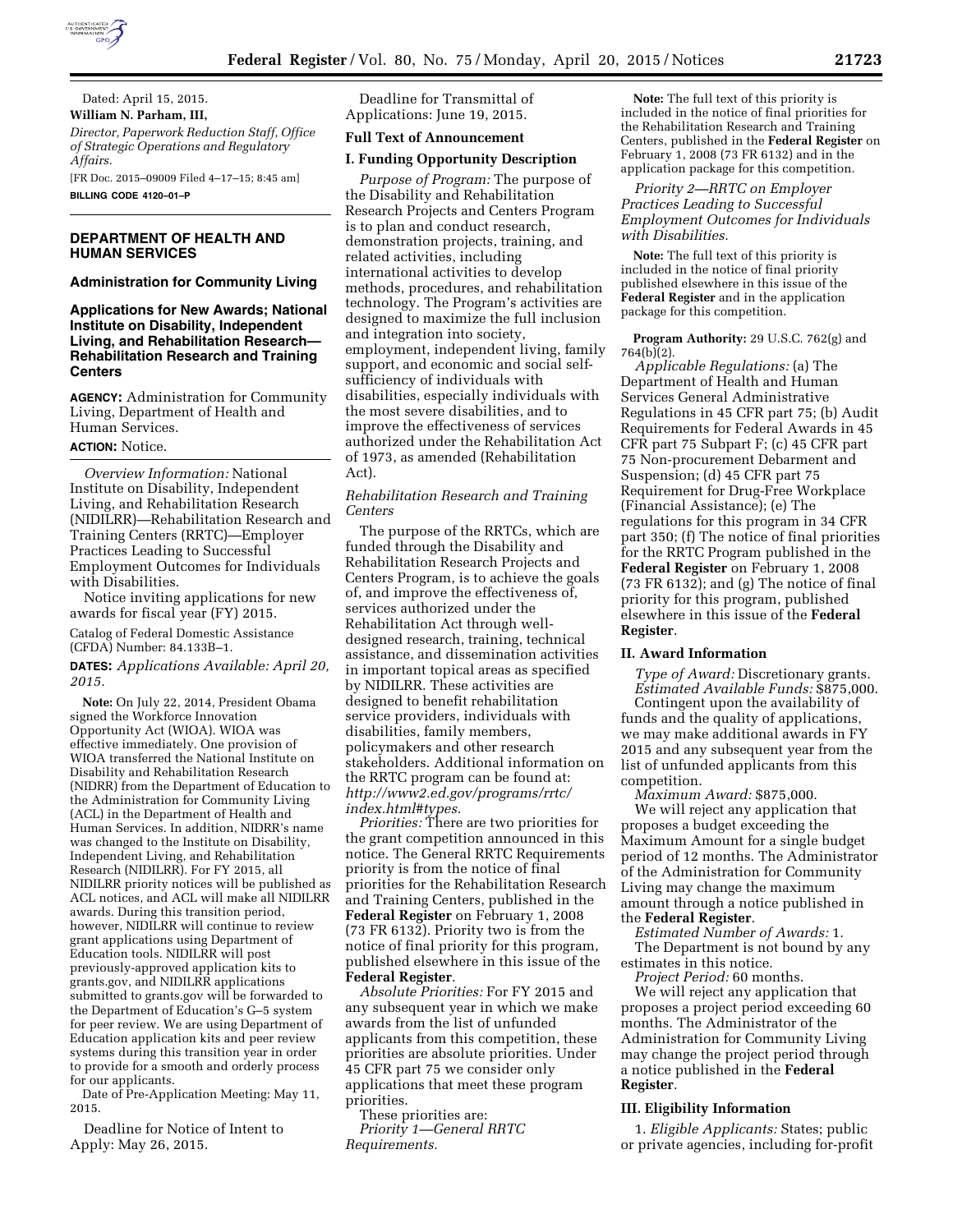agencies; public or private organizations, including for-profit organizations; IHEs; and Indian tribes and tribal organizations.

2. *Cost Sharing or Matching:* This competition does not require cost sharing or matching.

## **IV. Application and Submission Information**

1. *Address to Request Application Package:* You can obtain an application package via grants.gov, or by contacting Patricia Barrett: U.S. Department of Health and Human Services, 400 Maryland Avenue SW., room 5142, PCP, Washington, DC 20202–2700. Telephone: (202) 245–6211 or by email: *[patricia.barrett@acl.hhs.gov.](mailto:patricia.barrett@acl.hhs.gov)* 

If you request an application from Patricia Barrett, be sure to identify this competition as follows: CFDA number 84.133B–1.

2. *Content and Form of Application Submission:* Requirements concerning the content of an application, together with the forms you must submit, are in the application package for the competition announced in this notice.

Notice of Intent to Apply: Due to the open nature of the RRTC priority announced here, and to assist with the selection of reviewers for this competition, NIDILRR is requesting all potential applicants submit a letter of intent (LOI). The submission is not mandatory and the content of the LOI will not be peer reviewed or otherwise used to rate an applicant's application.

Each LOI should be limited to a maximum of four pages and include the following information: (1) The title of the proposed project, the name of the applicant, the name of the Project Director or Principal Investigator (PI), and the names of partner institutions and entities; (2) a brief statement of the vision, goals, and objectives of the proposed project and a description of its proposed activities at a sufficient level of detail to allow NIDILRR to select potential peer reviewers; (3) a list of proposed project staff including the Project Director or PI and key personnel; (4) a list of individuals whose selection as a peer reviewer might constitute a conflict of interest due to involvement in proposal development, selection as an advisory board member, co-PI relationships, etc.; and (5) contact information for the Project Director or PI. Submission of a LOI is not a prerequisite for eligibility to submit an application.

NIDILRR will accept the optional LOI via mail (through the U.S. Postal Service or commercial carrier) or email, by May 26, 2015. The LOI must be sent to: Patricia Barrett, U.S. Department of

Health and Human Services, 550 12th Street SW., Room 5142, PCP, Washington, DC 20202; or by email to: *[Patricia.Barrett@acl.hhs.gov.](mailto:Patricia.Barrett@acl.hhs.gov)* 

For further information regarding the LOI submission process, contact Patricia Barrett at (202) 245–6211.

Page Limit: The application narrative (Part III of the application) is where you, the applicant, address the selection criteria that reviewers use to evaluate your application. We recommend that you limit Part III to the equivalent of no more than 100 pages, using the following standards:

• A ''page'' is 8.5″ x 11″, on one side only, with 1″ margins at the top, bottom, and both sides.

• Double space (no more than three lines per vertical inch) all text in the application narrative. You are not required to double space titles, headings, footnotes, references, and captions, or text in charts, tables, figures, and graphs.

• Use a font that is either 12 point or larger or no smaller than 10 pitch (characters per inch).

• Use one of the following fonts: Times New Roman, Courier, Courier New, or Arial.

The recommended page limit does not apply to Part I, the cover sheet; Part II, the budget section, including the narrative budget justification; Part IV, the assurances and certifications; or the one-page abstract, the resumes, the bibliography, or the letters of support. However, the recommended page limit does apply to all of the application narrative section (Part III).

**Note:** Please submit an appendix that lists every collaborating organization and individual named in the application, including staff, consultants, contractors, and advisory board members. We will use this information to help us screen for conflicts of interest with our reviewers.

An applicant should consult NIDRR's Long-Range Plan for Fiscal Years 2013– 2017 (78 FR 20299) (Plan) when preparing its application. The Plan is organized around the following research domains: (1) Community Living and Participation; (2) Health and Function; and (3) Employment.

3. *Submission Dates and Times: Applications Available:* April 20, 2015.

*Date of Pre-Application Meeting:*  Interested parties are invited to participate in a pre-application meeting and to receive information and technical assistance through individual consultation with NIDILRR staff. The pre-application meeting will be held on May 11, 2015. Interested parties may participate in this meeting by conference call with NIDILRR staff from

the Administration for Community Living between 1:00 p.m. and 3:00 p.m., Washington, DC time. NIDILRR staff also will be available from 3:30 p.m. to 4:30 p.m., Washington, DC time, on the same day, by telephone, to provide information and technical assistance through individual consultation. For further information or to make arrangements to participate in the meeting via conference call or to arrange for an individual consultation, contact the person listed under **FOR FURTHER INFORMATION CONTACT** in section VII of this notice.

*Deadline for Notice of Intent to Apply:*  May 26, 2015.

*Deadline for Transmittal of Applications:* June 19, 2015.

Applications for grants under this competition must be submitted electronically using the Grants.gov Apply site (Grants.gov). For information (including dates and times) about how to submit your application electronically, or in paper format by mail delivery if you qualify for an exception to the electronic submission requirement, please refer to section IV. 7. *Other Submission Requirements* of this notice.

We do not consider an application that does not comply with the deadline requirements.

Individuals with disabilities who need an accommodation or auxiliary aid in connection with the application process should contact the person listed under **FOR FURTHER INFORMATION CONTACT** in section VII of this notice. If the Department provides an accommodation or auxiliary aid to an individual with a disability in connection with the application process, the individual's application remains subject to all other requirements and limitations in this notice.

4. *Intergovernmental Review:* This program is not subject to Executive Order 12372.

5. *Funding Restrictions:* We reference regulations outlining funding restrictions in the *Applicable Regulations* section of this notice.

6. *Data Universal Numbering System Number, Taxpayer Identification Number, and System for Award Management:* To do business with the Department of Health and Human Services, you must—

a. Have a Data Universal Numbering System (DUNS) number and a Taxpayer Identification Number (TIN);

b. Register both your DUNS number and TIN with the System for Award Management (SAM) (formerly the Central Contractor Registry (CCR)), the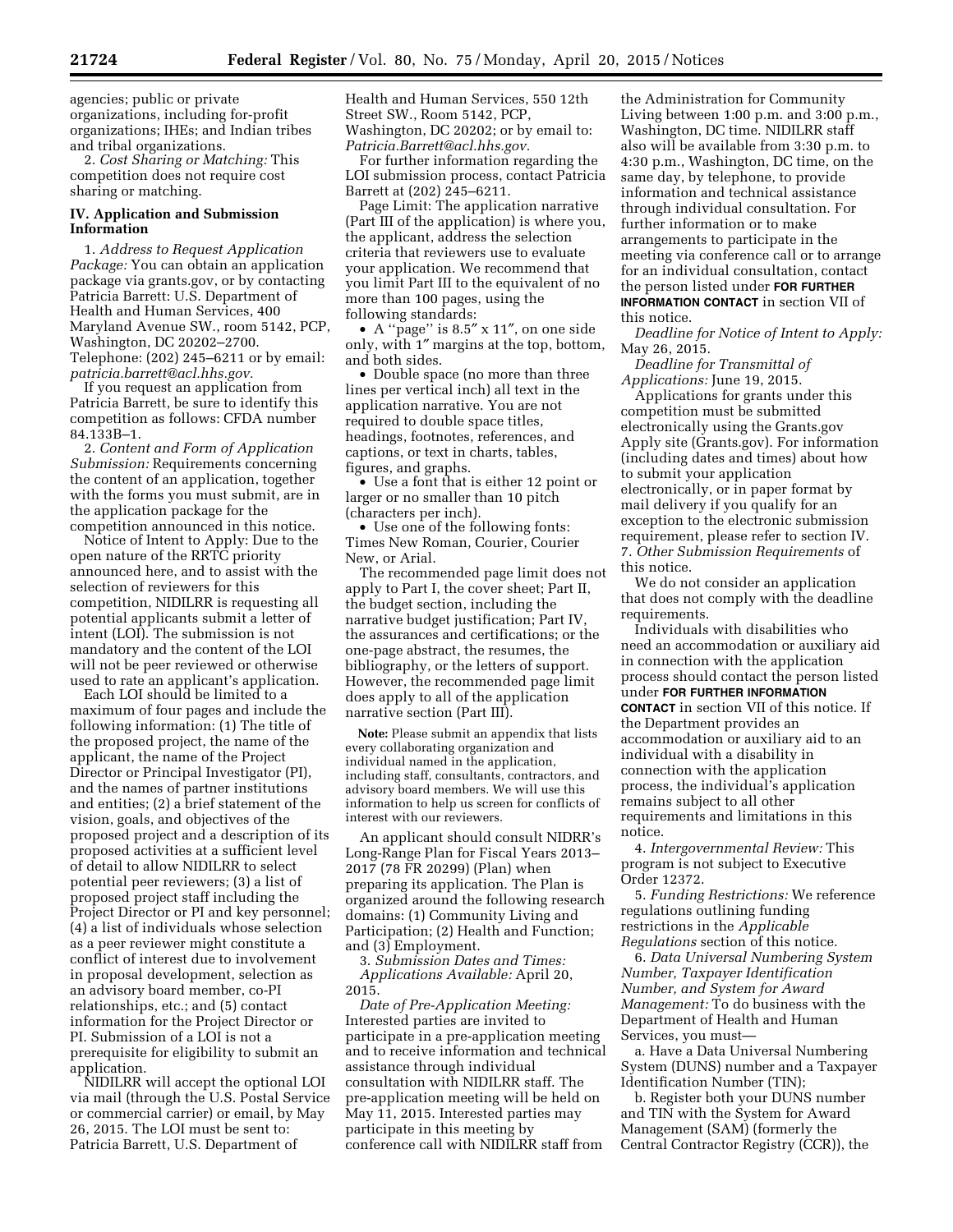Government's primary registrant database;

c. Provide your DUNS number and TIN on your application; and

d. Maintain an active SAM registration with current information while your application is under review by the Department and, if you are awarded a grant, during the project period.

You can obtain a DUNS number from Dun and Bradstreet. A DUNS number can be created within one-to-two business days.

If you are a corporate entity, agency, institution, or organization, you can obtain a TIN from the Internal Revenue Service. If you are an individual, you can obtain a TIN from the Internal Revenue Service or the Social Security Administration. If you need a new TIN, please allow two to five weeks for your TIN to become active.

The SAM registration process can take approximately seven business days, but may take upwards of several weeks, depending on the completeness and accuracy of the data entered into the SAM database by an entity. Thus, if you think you might want to apply for Federal financial assistance under a program administered by the Department, please allow sufficient time to obtain and register your DUNS number and TIN. We strongly recommend that you register early.

**Note:** Once your SAM registration is active, you will need to allow 24 to 48 hours for the information to be available in Grants.gov and before you can submit an application through Grants.gov.

If you are currently registered with SAM, you may not need to make any changes. However, please make certain that the TIN associated with your DUNS number is correct. Also note that you will need to update your registration annually. This may take three or more business days.

Information about SAM is available at *[www.SAM.gov.](http://www.SAM.gov)* To further assist you with obtaining and registering your DUNS number and TIN in SAM or updating your existing SAM account, we have prepared a SAM.gov Tip Sheet, which you can find at: *[http://www2.ed.](http://www2.ed.gov/fund/grant/apply/sam-faqs.html) [gov/fund/grant/apply/sam-faqs.html.](http://www2.ed.gov/fund/grant/apply/sam-faqs.html)* 

In addition, if you are submitting your application via Grants.gov, you must: (1) Be designated by your organization as an Authorized Organization Representative (AOR); and (2) register yourself with Grants.gov as an AOR. Details on these steps are outlined at the following Grants.gov Web page: *[www.grants.gov/web/grants/](http://www.grants.gov/web/grants/register.html) [register.html](http://www.grants.gov/web/grants/register.html)*.

7. *Other Submission Requirements:*  Applications for grants under this

competition must be submitted electronically unless you qualify for an exception to this requirement in accordance with the instructions in this section.

a. *Electronic Submission of Applications.* 

Applications for grants under Employer Practices Leading to Successful Employment Outcomes for Individuals with Disabilities, CFDA Number 84.133B–1, must be submitted electronically using the Governmentwide Grants.gov Apply site at *[www.Grants.gov.](http://www.Grants.gov)* Through this site, you will be able to download a copy of the application package, complete it offline, and then upload and submit your application. You may not email an electronic copy of a grant application to us.

We will reject your application if you submit it in paper format unless, as described elsewhere in this section, you qualify for one of the exceptions to the electronic submission requirement *and*  submit, no later than two weeks before the application deadline date, a written statement to the Department that you qualify for one of these exceptions. Further information regarding calculation of the date that is two weeks before the application deadline date is provided later in this section under *Exception to Electronic Submission Requirement.* 

You may access the electronic grant application for the RRTC on Employer Practices Leading to Successful Employment Outcomes for Individuals with Disabilities competition at*[www.Grants.gov.](http://www.Grants.gov)* You must search for the downloadable application package for this competition by the CFDA number. Do not include the CFDA number's alpha suffix in your search (*e.g.,* search for 84.133, not 84.133B).

Please note the following:

• When you enter the Grants.gov site, you will find information about submitting an application electronically through the site, as well as the hours of operation.

• Applications received by Grants.gov are date and time stamped. Your application must be fully uploaded and submitted and must be date and time stamped by the Grants.gov system no later than 4:30:00 p.m., Washington, DC time, on the application deadline date. Except as otherwise noted in this section, we will not accept your application if it is received—that is, date and time stamped by the Grants.gov system—after 4:30:00 p.m., Washington, DC time, on the application deadline date. We do not consider an application that does not comply with the deadline requirements. When we retrieve your

application from Grants.gov, we will notify you if we are rejecting your application because it was date and time stamped by the Grants.gov system after 4:30:00 p.m., Washington, DC time, on the application deadline date.

• The amount of time it can take to upload an application will vary depending on a variety of factors, including the size of the application and the speed of your Internet connection. Therefore, we strongly recommend that you do not wait until the application deadline date to begin the submission process through Grants.gov.

• You should review and follow the Education Submission Procedures for submitting an application through Grants.gov that are included in the application package for this competition to ensure that you submit your application in a timely manner to the Grants.gov system. You can also find the Education Submission Procedures pertaining to Grants.gov under News and Events on the Department's G5 system home page at *[http://www.G5.gov.](http://www.G5.gov)* 

• You will not receive additional point value because you submit your application in electronic format, nor will we penalize you if you qualify for an exception to the electronic submission requirement, as described elsewhere in this section, and submit your application in paper format.

• You must submit all documents electronically, including all information you typically provide on the following forms: The Application for Federal Assistance (SF 424), the Department of Education Supplemental Information for SF 424, Budget Information—Non-Construction Programs (ED 524), and all necessary assurances and certifications.

• You must upload any narrative sections and all other attachments to your application as files in a PDF (Portable Document) read-only, nonmodifiable format. Do not upload an interactive or fillable PDF file. If you upload a file type other than a readonly, non-modifiable PDF or submit a password-protected file, we will not review that material. Additional, detailed information on how to attach files is in the application instructions.

• Your electronic application must comply with any page-limit requirements described in this notice.

• After you electronically submit your application, you will receive from Grants.gov an automatic notification of receipt that contains a Grants.gov tracking number. (This notification indicates receipt by Grants.gov only, not receipt by the Department.) The Department then will retrieve your application from Grants.gov and send a second notification to you by email.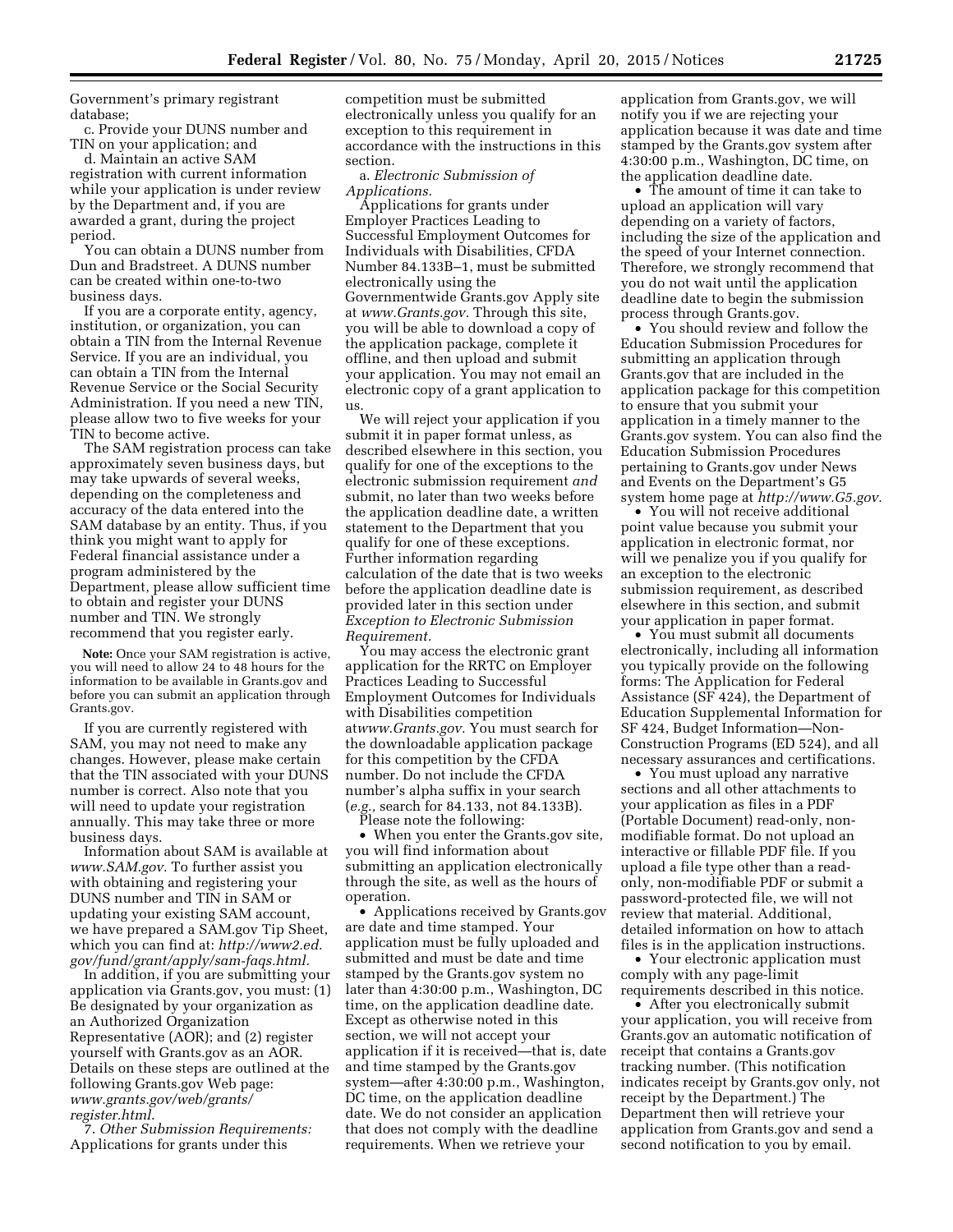This second notification indicates that the Department has received your application and has assigned your application a PR/Award number (an EDspecified identifying number unique to your application).

• We may request that you provide us original signatures on forms at a later date.

*Application Deadline Date Extension in Case of Technical Issues with the Grants.gov System:* If you are experiencing problems submitting your application through Grants.gov, please contact the Grants.gov Support Desk, toll free, at 1–800–518–4726. You must obtain a Grants.gov Support Desk Case Number and must keep a record of it.

If you are prevented from electronically submitting your application on the application deadline date because of technical problems with the Grants.gov system, we will grant you an extension until 4:30:00 p.m., Washington, DC time, the following business day to enable you to transmit your application electronically. You also may mail your application by following the mailing instructions described elsewhere in this notice.

If you submit an application after 4:30:00 p.m., Washington, DC time, on the application deadline date, please contact the person listed under **FOR FURTHER INFORMATION CONTACT** in section VII of this notice and provide an explanation of the technical problem you experienced with Grants.gov, along with the Grants.gov Support Desk Case Number. We will accept your application if we can confirm that a technical problem occurred with the Grants.gov system and that the problem affected your ability to submit your application by 4:30:00 p.m., Washington, DC time, on the application deadline date. The Department will contact you after a determination is made on whether your application will be accepted.

**Note:** The extensions to which we refer in this section apply only to the unavailability of, or technical problems with, the Grants.gov system. We will not grant you an extension if you failed to fully register to submit your application to Grants.gov before the application deadline date and time or if the technical problem you experienced is unrelated to the Grants.gov system.

*Exception to Electronic Submission Requirement:* You qualify for an exception to the electronic submission requirement, and may submit your application in paper format, if you are unable to submit an application through the Grants.gov system because—

• You do not have access to the Internet; or

• You do not have the capacity to upload large documents to the Grants.gov system; *and* 

• No later than two weeks before the application deadline date (14 calendar days or, if the fourteenth calendar day before the application deadline date falls on a Federal holiday, the next business day following the Federal holiday), you mail or fax a written statement to the Department, explaining which of the two grounds for an exception prevents you from using the Internet to submit your application.

If you mail your written statement to the Department, it must be postmarked no later than two weeks before the application deadline date. If you fax your written statement to the Department, we must receive the faxed statement no later than two weeks before the application deadline date.

Address and mail or fax your statement to: Patricia Barrett, U.S. Department of Health and Human Services, 400 Maryland Avenue SW., Room 5142, Potomac Center Plaza (PCP), Washington, DC 20202–2700. FAX: (202) 245–7323.

Your paper application must be submitted in accordance with the mail instructions described in this notice. b. *Submission of Paper Applications* 

*by Mail.* 

If you qualify for an exception to the electronic submission requirement, you may mail (through the U.S. Postal Service or a commercial carrier) your application to the Department. You must mail the original and two copies of your application, on or before the application deadline date, to the Department at the following address: U.S. Department of Education, Application Control Center, Attention: (CFDA Number 84.133B–1) 550 12th Street SW., Room 7041, Potomac Center Plaza, Washington, DC 20202–4260.

You must show proof of mailing consisting of one of the following: (1) A legibly dated U.S. Postal Service

postmark.

(2) A legible mail receipt with the date of mailing stamped by the U.S. Postal Service.

(3) A dated shipping label, invoice, or receipt from a commercial carrier.

(4) Any other proof of mailing acceptable to the Administrator of the Administration for Community Living of the U.S. Department of Health and Human Services.

If you mail your application through the U.S. Postal Service, we do not accept either of the following as proof of mailing:

(1) A private metered postmark. (2) A mail receipt that is not dated by the U.S. Postal Service.

If your application is postmarked after the application deadline date, we will not consider your application.

**Note:** The U.S. Postal Service does not uniformly provide a dated postmark. Before relying on this method, you should check with your local post office.

**Note for Mail of Paper Applications** If you mail your application to the Department—

(1) You must indicate on the envelope and—if not provided by the Department—in Item 11 of the SF 424 the CFDA number, including suffix letter, if any, of the program under which you are submitting your application; and

(2) The Application Control Center will mail to you a notification of receipt of your grant application. If you do not receive this notification within 15 business days from the application deadline date, you should call the U.S. Department of Education Application Control Center at (202) 245– 6288.

### **V. Application Review Information**

1. *Selection Criteria:* The selection criteria for this program are from 34 CFR 350.54 and are listed in the application package.

2. *Review and Selection Process:* Final award decisions will be made by the Administrator, ACL. In making these decisions, the Administrator will take into consideration: Ranking of the review panel; reviews for programmatic and grants management compliance; the reasonableness of the estimated cost to the government considering the available funding and anticipated results; and the likelihood that the proposed project will result in the benefits expected. Under section 75.205, item (3) history of performance is an item that is reviewed.

In addition, in making a competitive grant award, the Administrator of the Administration for Community Living also requires various assurances including those applicable to Federal civil rights laws that prohibit discrimination in programs or activities receiving Federal financial assistance from the Department of Health and Human Services 45 CFR part 75.

3. *Special Conditions:* Under 45 CFR part 75 the Administrator of the Administration for Community Living may impose special conditions on a grant if the applicant or grantee is not financially stable; has a history of unsatisfactory performance; has a financial or other management system that does not meet the standards in 45 CFR part 75, as applicable; has not fulfilled the conditions of a prior grant; or is otherwise not responsible.

#### **VI. Award Administration Information**

1. *Award Notices:* If your application is successful, we send you a Notice of